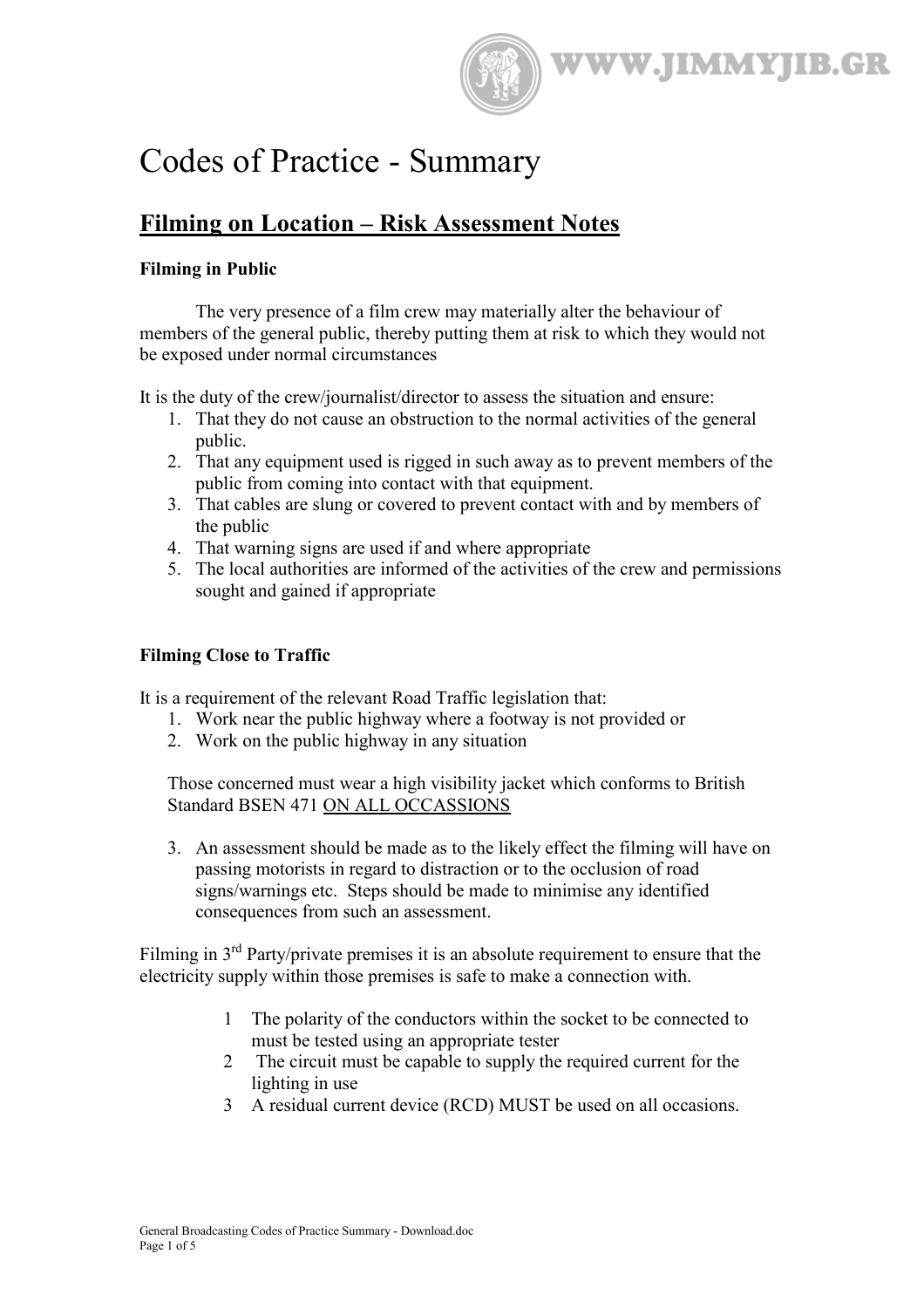

# Cont'd

- 4. Care should be taken to ensure that the lights do not come into contact with or be sited within close proximity of the fixtures, fittings or fabric of the premises, as heat generated by the lights may scorch or set fire to the fabric, fixtures or fittings
- 5. Access and egress to the room/ location must not be blocked
- 6. Cables must be arranged to prevent tripping
- 7. Lights must be rigged such that they do not interfere with safety systems present in those premises
- 8. If children are present, care should be taken to prevent their accidental contact with any equipment in use

# **Filming in Public Buildings**

It is the duty of the crew/ journalist/ director to asses the situation and ensure:

- 1 That they do not cause obstruction to the normal activities of the general public
- 2 That any equipment use din rigged in such away as to prevent members of the public from coming into contact with that equipment
- 3 If children are present, in a school for example, then a  $3<sup>rd</sup>$  party MUST guard any lights used to prevent contact by the children and to prevent the lights from being knocked over
- 4 That cables are slung or covered to prevent contact with an by members of the public
- 5 That warning signs are used if and where appropriate
- 6 That contact with the/any "house electrician" is made before lights are rigged or "house" power is used
- 7 The polarity of the conductors within the socket to be connected to must be an appropriate tester
- 8 The circuit must be capable to supply the required current for the lighting in use
- 9 A residual current device (RCD) MUST be used on all occasions
- 10 Care should be taken to ensure that the lights do not come into contact with or be sited within close proximity of the fixtures, fittings or fabric of the premises, as heat generated by the lights may scorch of set fire to the fabric, fixtures or fittings
- 11 Access and egress to the room/ location must not be blocked
- 12 Cables must be arranged to prevent tripping

#### **Filming at Emergency Incidents**

- 1 The advice of the emergency services MUST be taken at all times
- 2 Under no circumstances must crews cross exclusion lines/barriers and put themselves into danger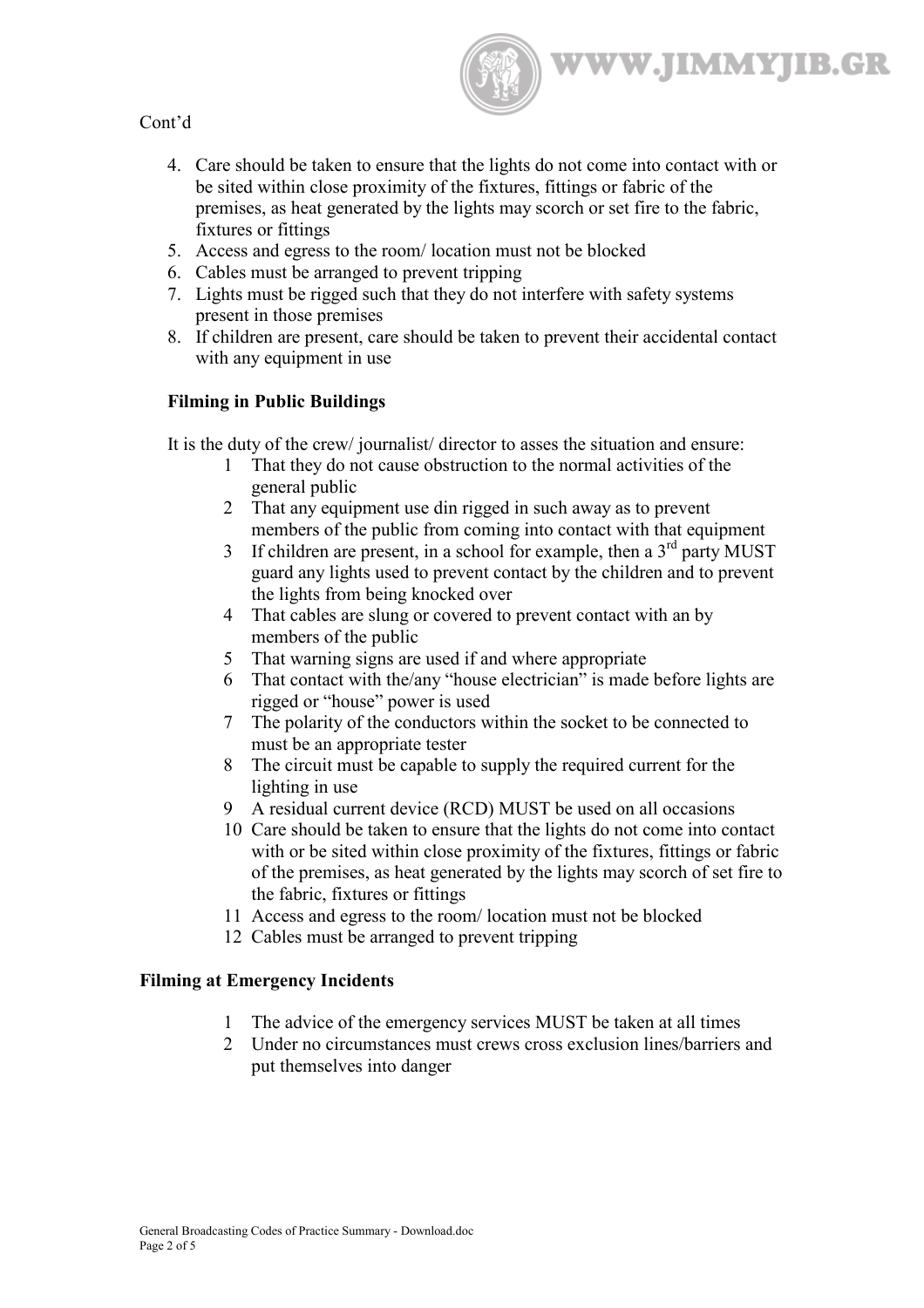**WWW.JIMMYJIB.GR** 

#### **Court Filming**

- 1 Procedures for filming in public places apply
- 2 An assessment of the risk to the crew/journalist from violent behaviour should be made and if the risk is high then the crew should remove themselves to a place of safety

#### **Filming by an on Water**

- 1 When filming on a boat. Life jackets should be worn AT ALL TIMES, unless the boat is licensed to carry people without the need for life jacket
- 2 Only boats carrying Board of Trade" certificates an appropriate third party insurance are to be used for filming at sea.
- 3 No Filming is to be carried out closer than three metres to a un protected dockside/wharf edge, unless the edge is protected by barriers complying with the appropriate legislation
- 4 An assessment of the integrity/stability of banks must be prior to filming
- 5 Appropriate steps must be taken to ensure the safety of all person s associated with the shoot if the assessment identifies any risk/hazards

#### **Filming at Height**

Height is defined as any "platform" above 2 metres. The term "platform" includes ladders, ledges, scaffolding etc

- 1 An appropriate barrier no lower than 950mm with an intermediate rail at 450mm in height, capable of withstanding an adult falling against it must surround the "platform"
- 2 If no barrier is available then all persons working at height must be prevented from falling by means of a suitable restraint fixed to part of the "platform" which is capable of withstanding the shock of any fall.
- 3 Any equipment must be prevented from falling from the "platform" either by an appropriate barrier or means of restraint. The restraint MUST be separate from that in use by any of the "crew"

#### **Filming on moving vehicles on ground / in the air**

- 1. When filming from a motor vehicle it is an offence to interfere with or cause a distraction to the driver
- 2. Should the camera operator be exposed to the risk of falling from the vehicle, then the operator must be restrained from falling by means of a suitable restraint
- 3. The restraint must be such that there is no risk that the operator can fall from the cabin of the vehicle
- 4. When filming from an aircraft with doors removed both the operator and equipment must be independently connected to the aircraft by means of a suitable restraint, and any other passengers must be strapped into their seats using suitable seat belts.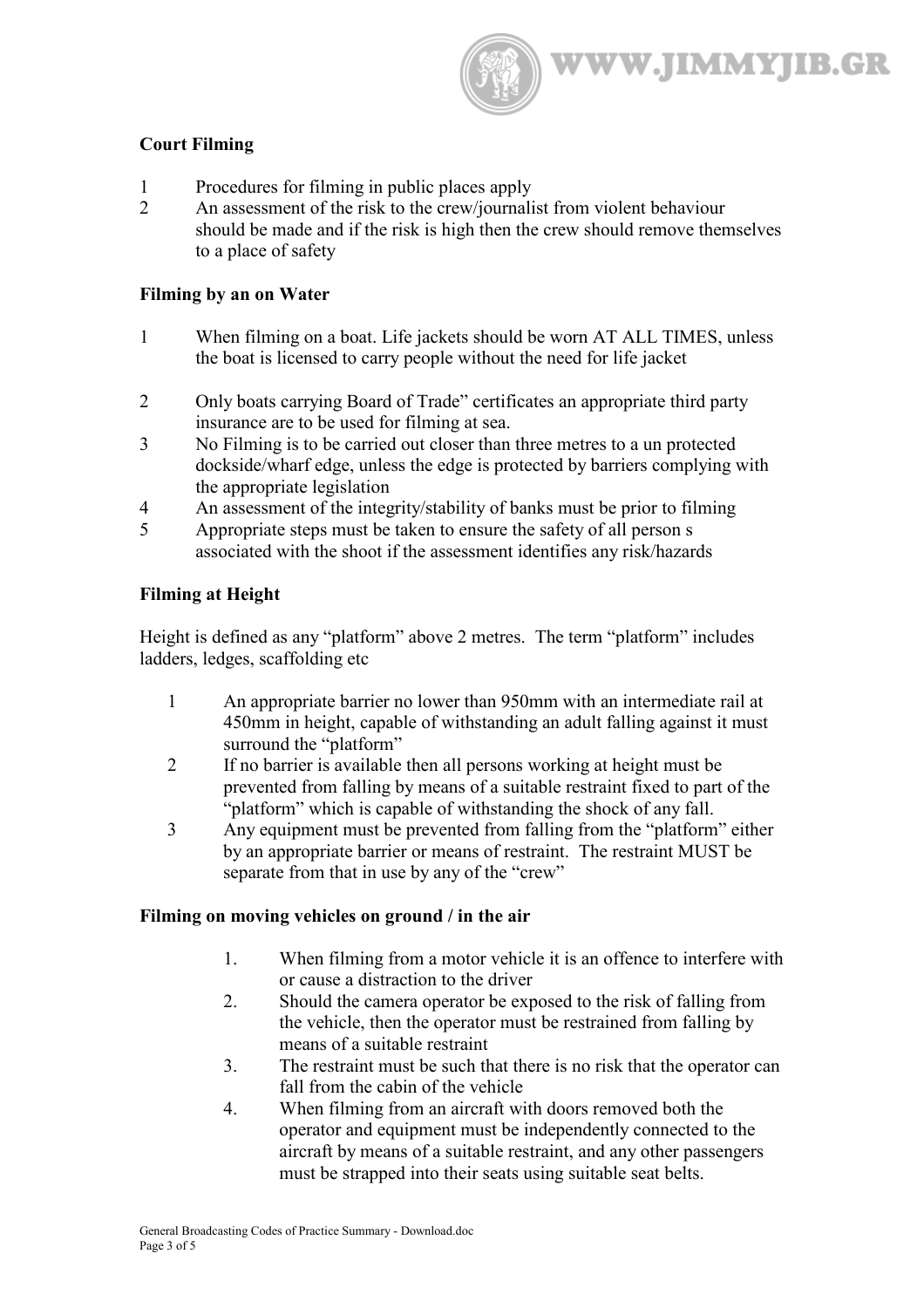WWW.JIMMYJIB.GR

# **Filming with Animals**

There is always a risk of infection, infestation, bites and scratches from any animal.

- 1. An assessment of the risks posed by any of the above must be made when dealing with any animal and appropriate steps must be taken to minimise the risk
- 2. Means to disinfect and/or de-infest the location must be provided and used, if animals are brought onto
- 3. A specific risk assessment MUST be made for any pregnant worker who comes into contact with or is likely to come into contact with ANY animal during the course of her duties.
- 4. It is advisable that pregnant workers are reassigned duties if there is any risk of contact with animals during the normal course of her work in order to prevent a risk of infection for the mother and child
- 5. "Pregnant worker" means any woman who is carrying an unborn child, breast feeding, or has given birth within the previous six months

# **Filming with Pregnant workers**

- 1. Over and above the precautions taken when filming with animals pregnant workers must not be exposed to excess physical activities such as lifting, or standing for long periods of time.
- 2. Pregnant workers should not work extend shifts especially if this involves night work

# **Filming with children and young people**

- 1. It is a legal requirement that specific risk assessments are carried out on EACH AND EVERY OCCASION that children (under 16 years old) and involved with a work situation.
- 2. The risk assessment MUST be communicated to the parents or guardians of the children BEFORE the activity takes place. (Teachers cannot act in "loco parentis")
- 3. The risk assessment must take into account the maturity of the individual(s) concerned
- 4. In a school or other location where there are a number of children present, only those children directly involved with the filming action need to be considered in the risk assessment process. Children who are only in the "background" of the shot may be ignored, unless their performance or action are "directed"

(N.B Failure to carry out this risk assessment renders the individual in charge, and the company liable to prosecution whether or not an incident occurs)